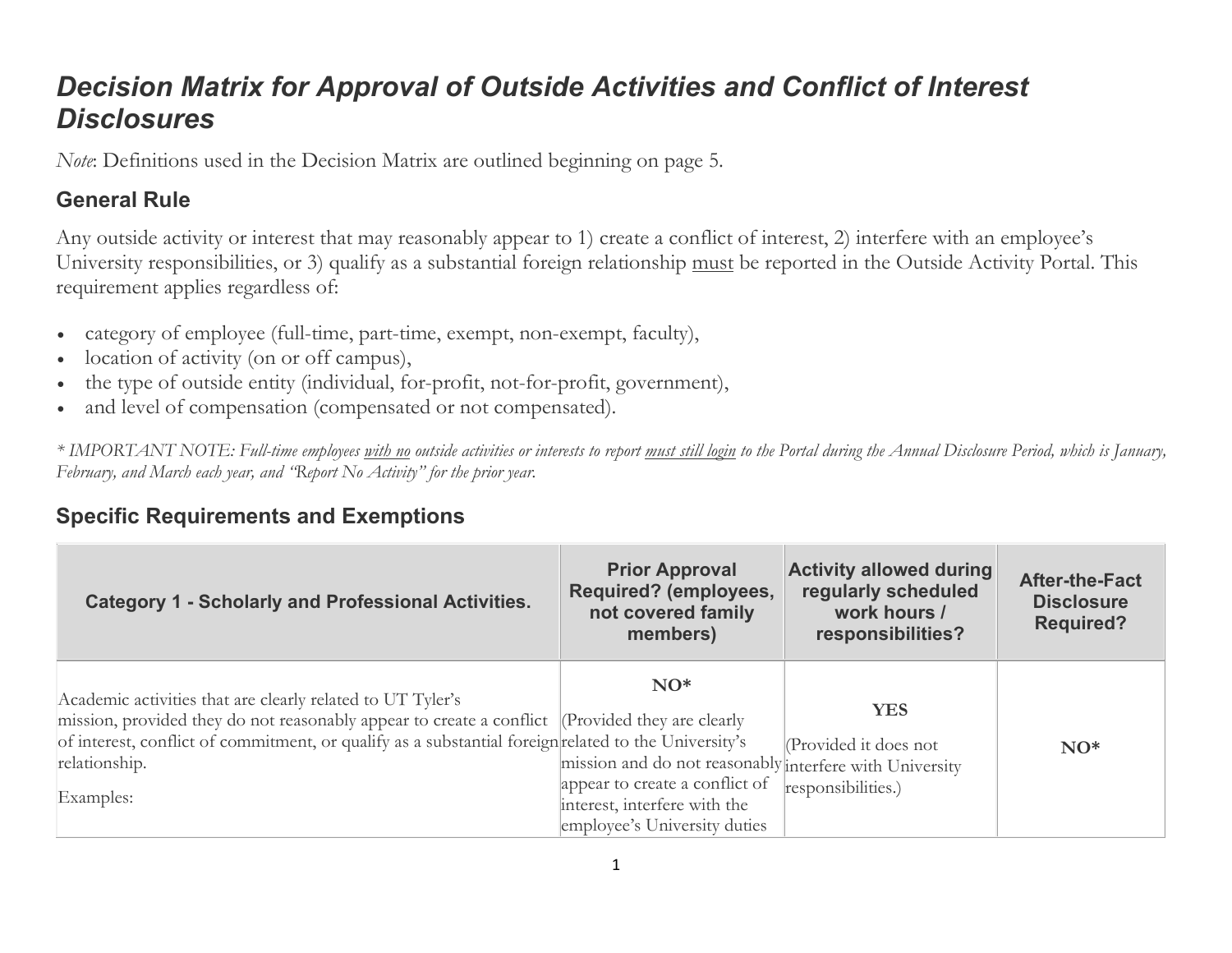| 1. Serving on a federal, state, or local government agency<br>committee, panel, or commission.<br>2. Acting in an editorial capacity for a professional journal.<br>3. Reviewing journal manuscripts, book manuscripts, or grant or<br>contract proposals.<br>4. Attending or providing talks or honorary lectures at scholarly<br>and professional colloquia, other academic institutions, and<br>conferences.<br>5. Developing scholarly communications in the form of books or | and responsibilities, or qualify<br>as a substantial foreign<br>relationship.) |  |
|-----------------------------------------------------------------------------------------------------------------------------------------------------------------------------------------------------------------------------------------------------------------------------------------------------------------------------------------------------------------------------------------------------------------------------------------------------------------------------------|--------------------------------------------------------------------------------|--|
| journal articles, movies, television productions, and similar<br>works.                                                                                                                                                                                                                                                                                                                                                                                                           |                                                                                |  |
| 6. Serving as a committee member or as an officer of a<br>professional, academic or scholarly society or committee.                                                                                                                                                                                                                                                                                                                                                               |                                                                                |  |

| <b>Category 2 - Board Service or Other Activity that is</b><br>Personal.                                                                                                                                                                                                                                                    | <b>Prior Approval</b><br>Required? (employees,<br>not covered family<br>members)                                                                                                                                                                          | <b>Activity allowed during</b><br>regularly scheduled<br>work hours /<br>responsibilities? | <b>After-the-Fact</b><br><b>Disclosure</b><br><b>Required?</b> |
|-----------------------------------------------------------------------------------------------------------------------------------------------------------------------------------------------------------------------------------------------------------------------------------------------------------------------------|-----------------------------------------------------------------------------------------------------------------------------------------------------------------------------------------------------------------------------------------------------------|--------------------------------------------------------------------------------------------|----------------------------------------------------------------|
| Examples:<br>1. Serving on the board of a municipality, local religious<br>congregation, neighborhood association, public, private or<br>parochial school; political organization, social advocacy<br>organization, youth sports or recreation leagues, affinity groups,<br>and other similar outside boards or activities. | $\mathbb{N}O^*$ (Provided they do not<br>reasonably appear to create<br>the appearance of a conflict of<br>interest, interfere with the<br>employee's University duties<br>and responsibilities, or qualify<br>as a substantial foreign<br>relationship.) | <b>NO</b>                                                                                  | $NO*$<br>(even if the activity is<br>compensated)              |

| Category 3 - Outside employment, teaching, and board<br>service that require prior approval. | <b>Prior Approval</b><br><b>Required? (employees,</b> | <b>Activity allowed during</b><br>regularly scheduled | <b>After-the-Fact</b><br><b>Disclosure</b><br><b>Required?</b> |
|----------------------------------------------------------------------------------------------|-------------------------------------------------------|-------------------------------------------------------|----------------------------------------------------------------|
|----------------------------------------------------------------------------------------------|-------------------------------------------------------|-------------------------------------------------------|----------------------------------------------------------------|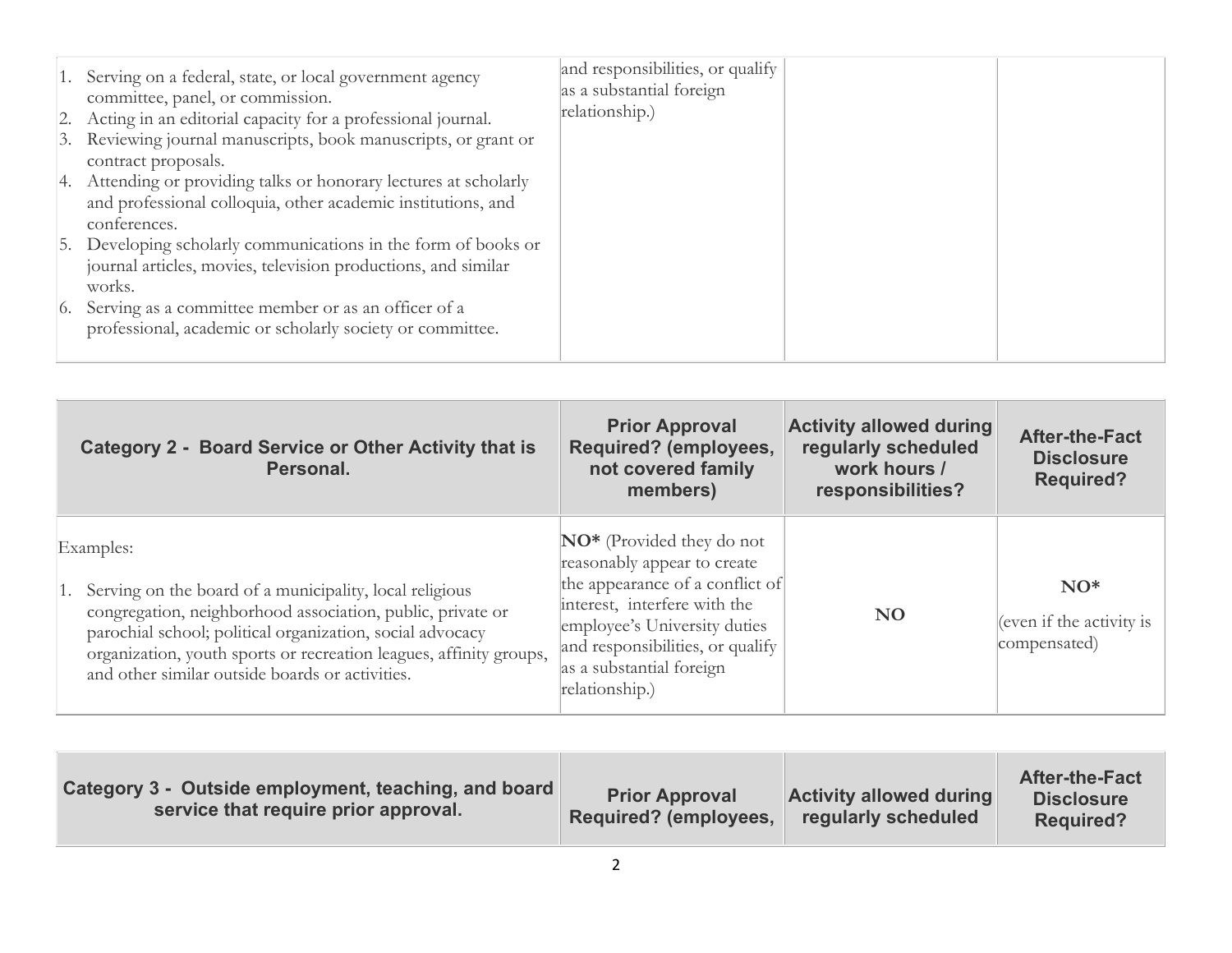|                                                                                                                                                                                                                                                                                                                                                                                                                                                                                                                                                                                                                                                                                                                                                                                                                                                                                         | not covered family<br>members) | work hours /<br>responsibilities? |                                                                                                                                                                                                                                       |
|-----------------------------------------------------------------------------------------------------------------------------------------------------------------------------------------------------------------------------------------------------------------------------------------------------------------------------------------------------------------------------------------------------------------------------------------------------------------------------------------------------------------------------------------------------------------------------------------------------------------------------------------------------------------------------------------------------------------------------------------------------------------------------------------------------------------------------------------------------------------------------------------|--------------------------------|-----------------------------------|---------------------------------------------------------------------------------------------------------------------------------------------------------------------------------------------------------------------------------------|
| Employee outside activities or employment other than activities<br>described in Categories 1 or 2 above, and other than activities carried<br>out wholly outside a faculty member's period of appointment at UT<br>Tyler (usually during the summer for faculty who do not<br>appointments for the full 12 months of the year).<br>1. Outside employment or other compensated activities, such as<br>service as a consultant or advisor to any entity.<br>2. All outside teaching by faculty members, whether onsite or<br>distance teaching, that is in or related to the same discipline as<br>their area of teaching at UT Tyler.<br>Service on a board of a religious organization that provides<br> 3.<br>services which the University provides (e.g., academic institution,<br>health care services).<br>4. Any relationships that qualify as substantial foreign relationships. | YES*                           | <b>NO</b>                         | $NO*$<br>(Provided you are not<br>engaged in research or<br>sponsored programs, a<br>substantial foreign<br>relationship, and are<br>not involved in<br>procurement activities<br>over \$15,000. See<br>Categories 4 and 5<br>below.) |

| <b>Category 4 - Research and Sponsored Projects</b><br>Applies only to employees engaged in research or<br>sponsored programs.                                                                                                                                                                                                                                                                                                                                                                        | <b>Prior Approval</b><br>Required? (employees,<br>not covered family<br>members)                                  | <b>Activity allowed during</b><br>regularly scheduled<br>work hours /<br>responsibilities? | <b>After-the-Fact</b><br><b>Disclosure</b><br><b>Required?</b>                                                                                   |
|-------------------------------------------------------------------------------------------------------------------------------------------------------------------------------------------------------------------------------------------------------------------------------------------------------------------------------------------------------------------------------------------------------------------------------------------------------------------------------------------------------|-------------------------------------------------------------------------------------------------------------------|--------------------------------------------------------------------------------------------|--------------------------------------------------------------------------------------------------------------------------------------------------|
| The following outside activities and financial interests received or<br>held by the employee or the employee's covered family members,<br>that reasonably appear to be related to the employee's institutional<br>responsibilities:<br>1. Payments received by the employee or covered family member<br>of \$5000/year or more from an outside entity (other than<br>payments from a federal, state, or local governmental agency,<br>institution of higher education, an academic teaching hospital, | <b>YES</b><br>for activities for which prior<br>approval is required under<br>Category 3, above.<br>OTHERWISE NO* | N <sub>O</sub>                                                                             | <b>YES</b><br>unless prior approval<br>has been requested<br>and obtained for this<br>activity through the<br><b>Outside Activity</b><br>Portal* |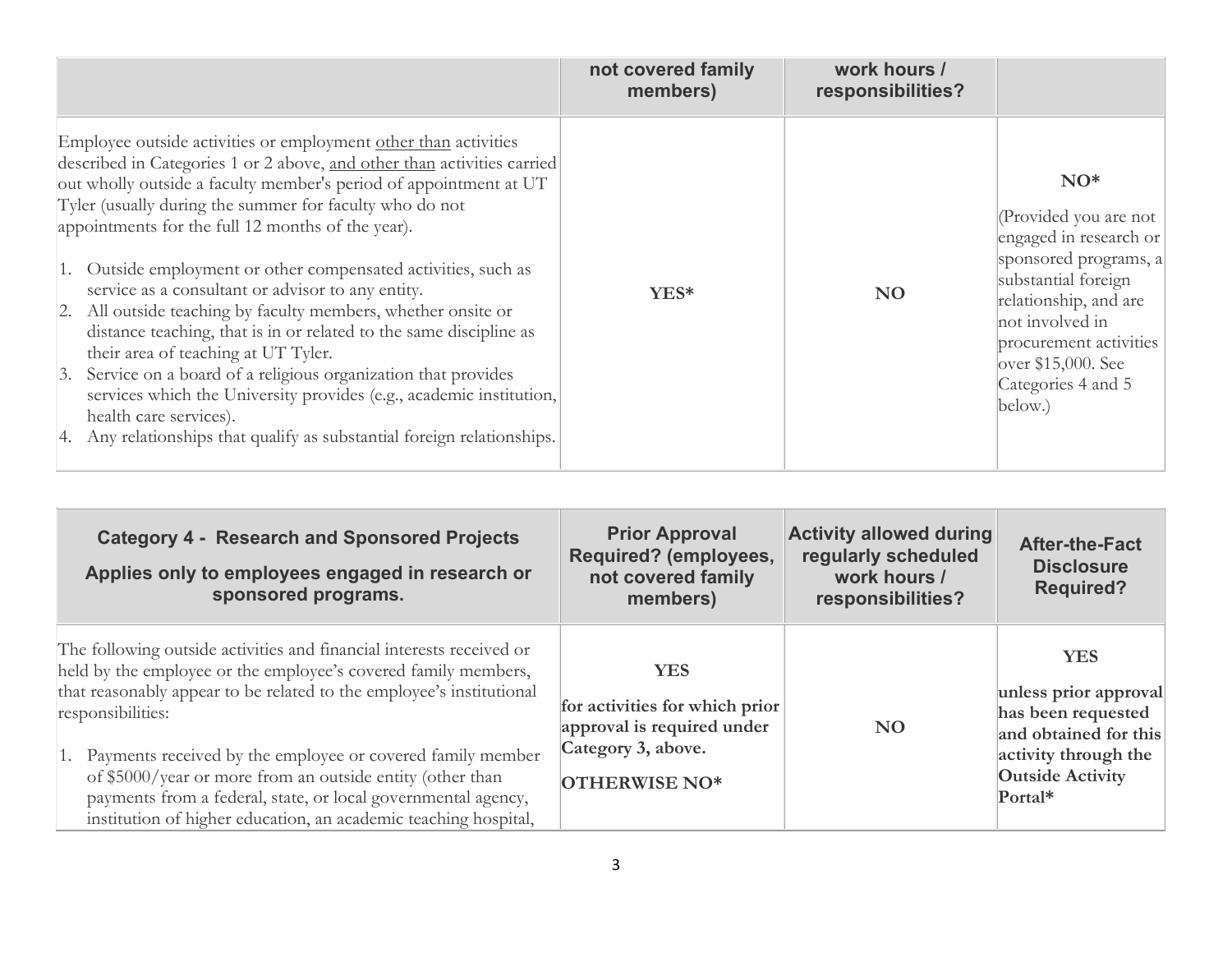| medical center, or a research institute affiliated with an              |  |  |
|-------------------------------------------------------------------------|--|--|
| institution of high education).                                         |  |  |
| 2. Interests in intellectual property and royalties                     |  |  |
| 3. Sponsored travel (other than travel reimbursed by a federal, state,  |  |  |
| or local governmental agency, institution of higher education, an       |  |  |
| academic teaching hospital, medical center, or a research institute     |  |  |
| affiliated with an institution of high education).                      |  |  |
| 4. Equity interests in any entity such as stock, stock options or       |  |  |
| other ownership interest or entitlement for the employee and            |  |  |
| covered family members                                                  |  |  |
| 5. Gifts totaling over \$250 received in the last 12 months from a      |  |  |
| single entity, other than gifts from a covered family member.           |  |  |
| 6. Fiduciary positions for which the employee received any form of      |  |  |
| remuneration or reimbursement for expenses.                             |  |  |
| 7. Any relationships that qualify as substantial foreign relationships. |  |  |
|                                                                         |  |  |

| <b>Category 5 - Procurement</b><br>Applies only to employees involved in procurement<br>activities (meaning that they make decisions or<br>recommendations regarding: contract terms and<br>conditions, who is awarded a contract, preparation of a<br>solicitation for a contract, or evaluation of a bid or<br>proposal) with respect to purchases of \$15,000 or<br>Applies to all such employees including part-<br>more.<br>time and non-exempt. | <b>Prior Approval</b><br>Required? (employees,<br>not covered family<br>members)                                         | <b>Activity allowed during</b><br>regularly scheduled<br>work hours /<br>responsibilities? | <b>After-the-Fact</b><br><b>Disclosure</b><br><b>Required?</b>                                             |
|-------------------------------------------------------------------------------------------------------------------------------------------------------------------------------------------------------------------------------------------------------------------------------------------------------------------------------------------------------------------------------------------------------------------------------------------------------|--------------------------------------------------------------------------------------------------------------------------|--------------------------------------------------------------------------------------------|------------------------------------------------------------------------------------------------------------|
| The following outside activities and financial interests received or<br>held by the employee or the employee's covered family members:<br>1. All outside employment or other compensated activity of the<br>employee.                                                                                                                                                                                                                                 | <b>YES</b><br>for activities for which prior<br>approval is required under<br>Category 3, above.<br><b>OTHERWISE NO*</b> | N <sub>O</sub>                                                                             | <b>YES</b><br>unless prior approval<br>has been requested<br>and obtained for this<br>activity through the |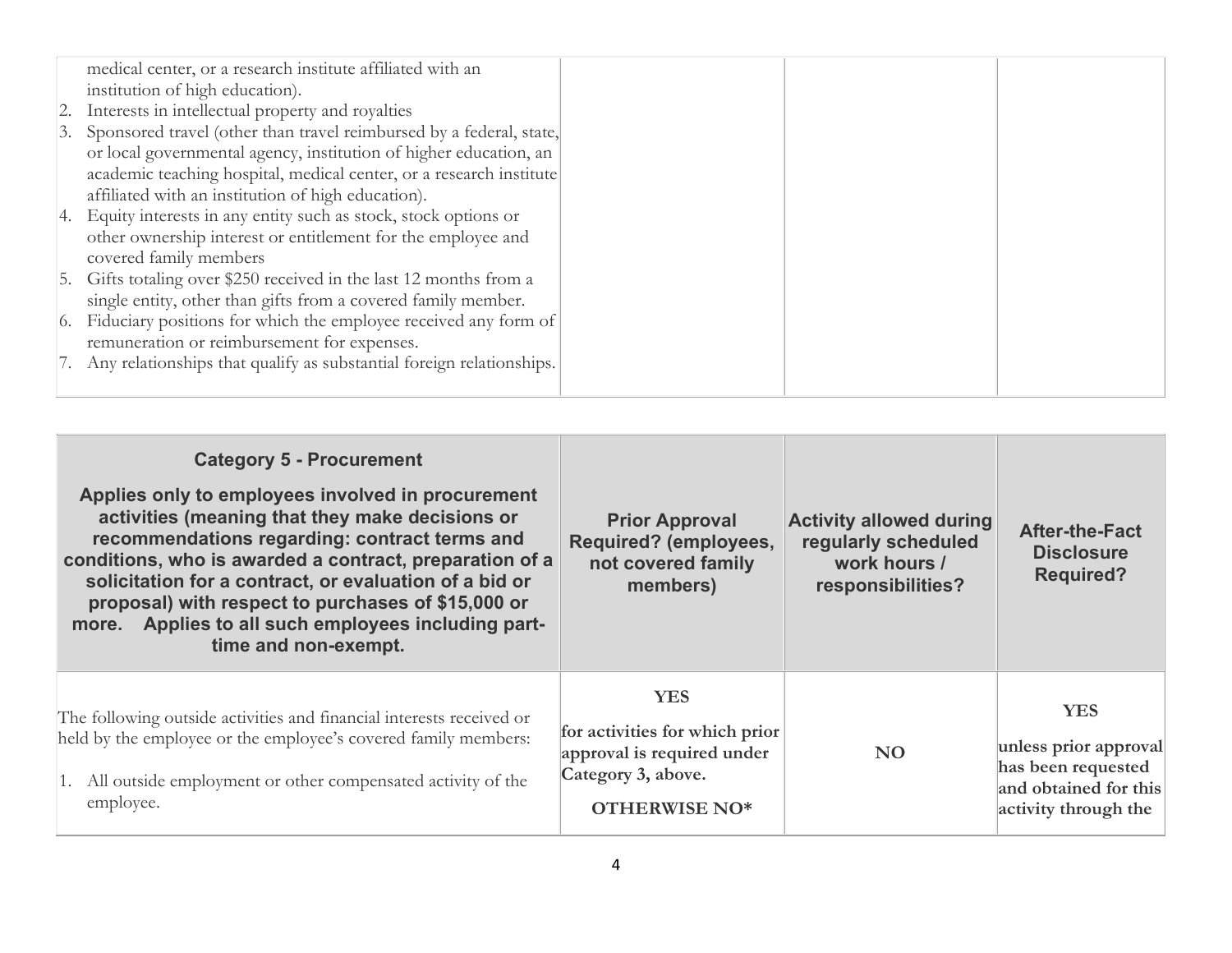| 2. All non-university employment or other compensated activity of      |  | <b>Outside Activity</b> |
|------------------------------------------------------------------------|--|-------------------------|
| covered family members that reasonably appear to be related to         |  | Portal*                 |
| the employee's institutional responsibilities.                         |  |                         |
| 3. Any outside activity, regardless of compensation, that reasonably   |  |                         |
| appears to create a conflict of interest or a conflict of              |  |                         |
| commitment.                                                            |  |                         |
| 4. Outside board service, unless entirely unrelated to university      |  |                         |
| business.                                                              |  |                         |
| Any substantial interest in a business entity should be disclosed      |  |                         |
| within 30 days after acquiring the interest.                           |  |                         |
| 6. Gifts totaling \$250 or more in a year from a single person or      |  |                         |
| entity - other than gifts received from one's parent, child, sibling,  |  |                         |
| grandparent or grandchild; one's spouse of the spouse of anyone        |  |                         |
| mentioned immediately above; or the parent, child, sibling,            |  |                         |
| grandparent, or grandchild of one's spouse.                            |  |                         |
| 7. Any relationships that qualify as substantial foreign relationships |  |                         |
|                                                                        |  |                         |

*\*\*\*\*\**

# *Definition of Terms Used in the Decision Matrix*

## **What does "Engaged in Research" mean for purposes of Decision Matrix – Category 4?**

- Individuals engaged in research include everyone who is responsible for the design, conduct, or reporting of research. This may include research staff and students in addition to principal investigators, co-investigators, and project directors.
- Research (in this context) means any systematic investigation, study, or experiment designed to develop or contribute to generalizable knowledge.
- A systematic investigation, study, or experiment is one that involves a prospective plan which incorporates quantitative or qualitative data collection and data analysis - to answer a question.
- Research includes basic research, applied research, and product development.

# **What does "Sponsored Project" mean for purposes of Decision Matrix - Category 4?**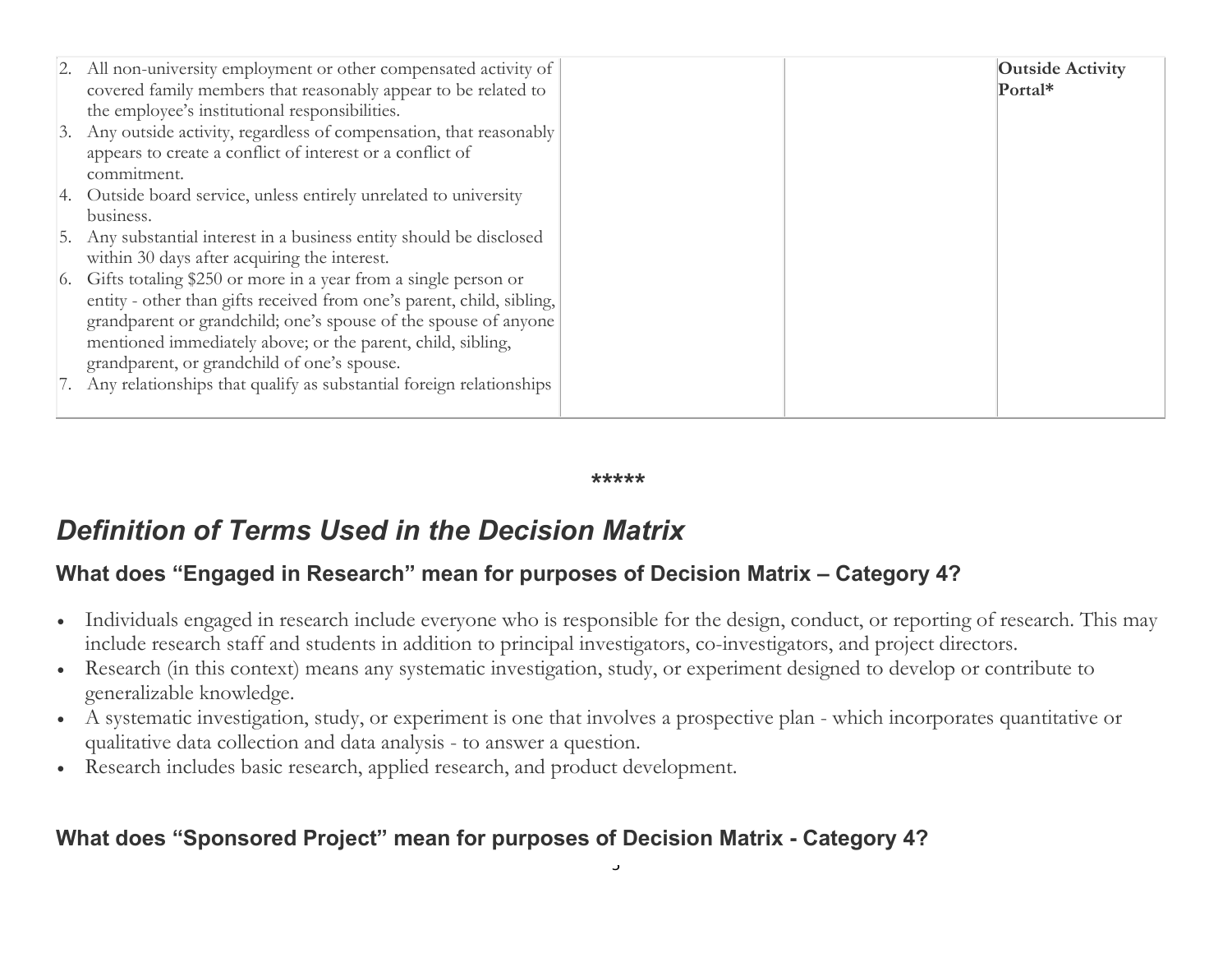Sponsored projects are any project or program that receives external (extramural) funding through grants from public entities and in some cases from corporations and foundations. Generally, these are projects and programs where the terms of the grant legally obligate the university to carry out a project or program involving a defined set of activities and/or deliverables within a defined time period.

Philanthropic gifts that provide funds and restrict how they can be used without obligating the university to carry out a specific project or program are excluded from this definition of sponsored projects.

#### **What does "involved in Procurement Activities" mean for purposes of Decision Matrix – Category 5?**

Individuals "involved in procurement activities" include employees authorized to make purchases of \$15,000 or more. They also include employees who make decisions or recommendations about purchases of \$15,000 or more regarding:

- Contract terms and conditions.
- Who is awarded a contract.
- Evaluation of a bid or proposal

#### **What is considered "Compensation" for purposes of deciding whether an outside activity requires prior approval?**

Compensation is defined as: Any form of benefit including but not limited to salary, retainers, honoraria, intellectual property rights or royalties, or promised, deferred, or contingent interest.

Compensation includes sponsored travel or reimbursement, including travel that is reimbursed or sponsored by a Federal, state, or local government agency, an institution of higher education, an academic teaching hospital, a medical center, or a research institute that is affiliated with an institution of higher education. These benefits do not require disclosure under Decision Matrix Categories 4 and 5, but they never-the-less require prior approval under Decision Matrix Category 3.

## **What does "Covered Family Member" mean for purposes of Decision Matrix – Categories 4 and 5?**

Covered family members include:

• a spouse;